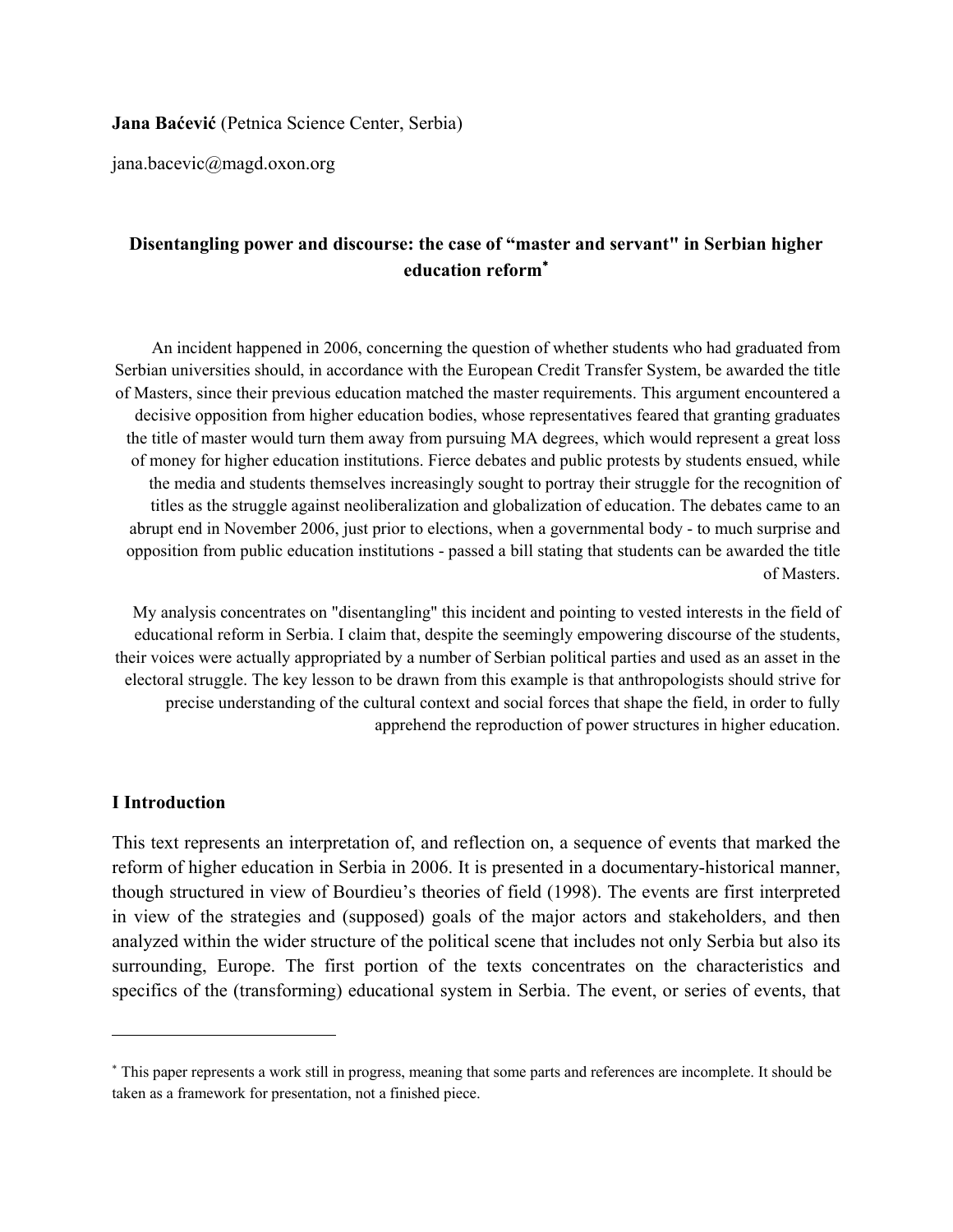are used as a basis for analysis are presented next. Finally, an interpretation is offered that takes into account the interaction between actors and field, as well as the difference (and similarities) between those who, in this case, perform discourse, and those who wield real political power to use it in their agendas. This motive is used as a concluding point of the text, and a starting point for discussion.

### **II The field**

Serbia is a country that lies southeast of Slovenia, the host country of this conference, geographically belonging to the same region but culturally occupying increasingly different domains of reality. The reason for this latter statement, of course, lies not in geography but in history and politics. Though at a time both Serbia and Slovenia belonged to the same state – the Socialist Federative Republic of Yugoslavia – the breakup of this state left them in rather different positions. Slovenia was the first republic to secede from the Federation, and although the Yugoslav Army's attempts at blocking this caused a number of military skirmishes between them and the local forces, the entire process finished without enormous losses and relatively peacefully. Serbia's involvement in the secession of other republics – Croatia and then Bosnia-Herzegovina – was, however, far less peaceful. In half a decade of bloody civil war that ensued, all sides suffered innumerable losses, and the number and consequences of committed crimes and atrocities are only beginning to be apprehended. Although it was not fought on its territory (Serbia never officially admitted to being at war, and its presence was mostly manifested through paramilitary formations and tacit support), the wars in the 1990s left Serbia economically exhausted and politically isolated. NATO bombing in 1999 further destroyed its economy and production, but – as a positive consequence – led to the final toppling of Serbia's leader, Slobodan Milošević, who was the man chiefly responsible for its policies during the breakup of Yugoslavia, and Serbia's involvement in that war. In 2000, the new, pro-European, democratically elected government professed a profound turn in all political aspects, and firmly set Serbia on the European trajectory where, it was assumed, it is supposed to join other countries in the European Union (see for instance Ramet and Pavlaković, eds. 2007).

Alas, the good times did not last for long. After a brief period of positive upheaval – 2 to 3 years – Serbia, unlike most transitional countries, again reverted to the patterns of political instability. It appeared as if both nationalist, isolationist and criminal elements in the society had regained their grounds and were once again dictating the inner dynamics of political life. Ever since, the struggles and tensions in the Serbian politics resurface over and over again. They are usually understood in terms of binary oppositions, among which the most prominent is the tension between pro-European, modernist, democratic currents, and those who are more conservative, traditional, authoritarian, nationalist (and often pro-Russian as well) (see Pešić 2006).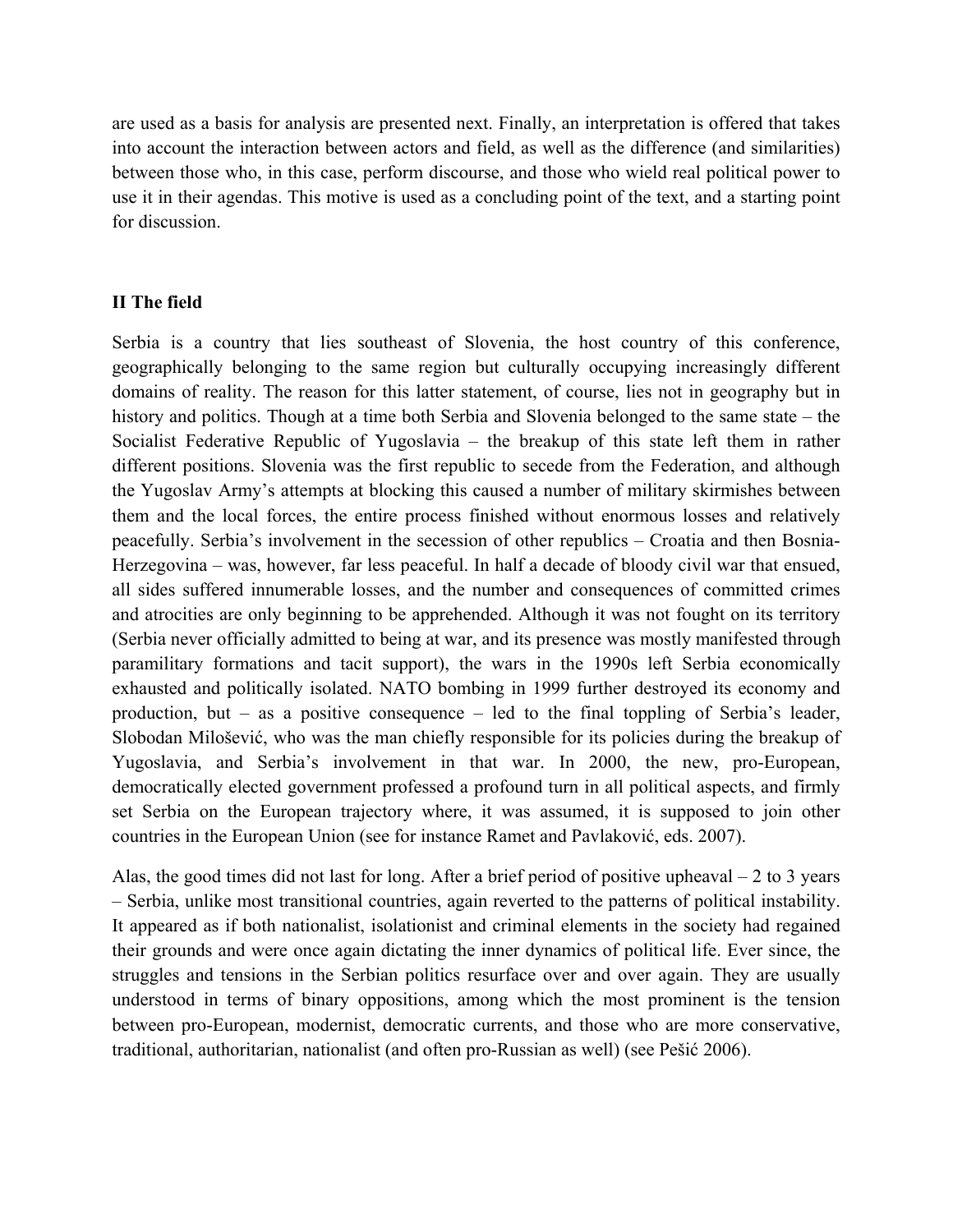As can be imagined, education has not remained outside these struggles. Always a potent form of political capital, education was, even in the times of Socialism, understood to have significant impact on social dynamics, so much that one of the first all-encompassing education reforms in this part of the world saw the introduction of Vocational Education, whose goal was to revert and prevent the reproduction of social and class inequalities that Communism claimed to have erased. In a state of degradation – as much as other public services – during the crisis in the 1990s, the change of government in 2000 brought a pompous announcement of a thorough and all-encompassing reform of the educational system. In accordance with the general policy orientation, education was understood to be a key component in the transformation of Serbian society into a modern, pro-European, developing one. This agenda was embraced by the international community and the reform of the education system was thoroughly funded or supported by international aid agencies and reconstruction funds. However, despite its professed modernizing and European orientation, education reform very early on started exhibiting signs of inconsistency or at least unwillingness to confront the backward, conservative forces in the society. For instance, one of the first acts in the education reform was to introduce the subject known as Religious Education to primary and secondary schools (see Baćević 2005). Besides violating the principle of separation of Church from the State and being problematic from the standpoint of human rights (especially those pertaining to minority groups), this act gave an unprecedented influence and presence in the public sphere to the Serbian Orthodox Church, an entity that was in civil society often forcefully criticized for nationalist attitudes and the open endorsement of genocidal policies and association with war criminals that some of its officials had exercised during the war in former Yugoslavia.

In the domain of higher education, things were perhaps less dramatic, but the stakes were higher. Universities in Serbia (headed by the one in Belgrade, as the oldest HE institution, and situated in the capital) were uniformly understood as grounds for breeding the future elite. Many members of existing political structures also held positions at universities. In addition to this, the student body itself was taken to be a very significant and influential political factor. Without need to resort to the legacy of  $1968<sup>1</sup>$  $1968<sup>1</sup>$ , the students in Serbia organized and led a series of antiregime protests in 1996/7 that represented a serious challenge to Milošević's regime and brought wide international media attention to his opponents. Therefore, "students' opinion" – regardless of who represented it – was never taken lightly.

Another reason brought added value to higher education: this was the level on which changes were to be most profound. Though the education reform from 2000 onwards did, of course, encompass primary and secondary schools, it was the domain of higher education that was to

<span id="page-2-0"></span><sup>1</sup> Besides being a revolutionary year in many other countries, 1968 also saw a rise of large student unrest at the University of Belgrade – a protest that, intellectually and politically, had a lot in common with the one in France in May that year. Similarly, it failed to significantly destabilize the then-omnipotent Communist regime, led by Josip Broz Tito.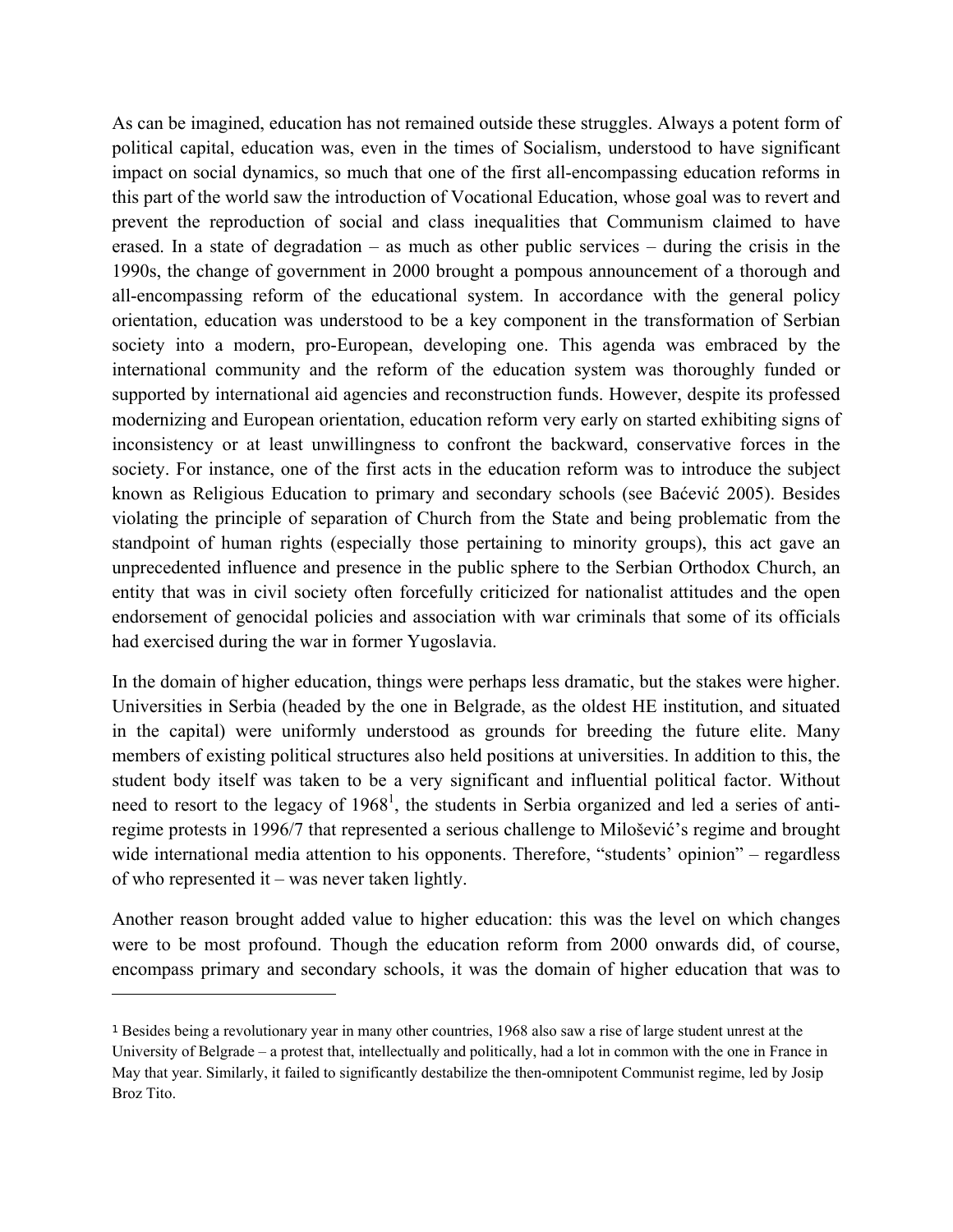undergo most significant changes. In order to understand those changes – and, eventually, reactions to them, including the case analyzed in this study – we must for a while longer remain within the framework of recent history and look at the transition of higher education in Serbia.

During Communism and Socialism, virtually all educational institutions in Serbia were public and state-owned. Primary education was compulsory; secondary education was optional, as well as tertiary, or university education. All of these were free, in line with the egalitarian *credo* that education should be accessible to all. However, this should be taken with a pinch of salt in the case of university education; it was free to a number of students – those who had highest scores at entrance examinations – but to others it was not; they – or, most often, their parents – paid a portion of or the whole price of tuition. However, the price was not too high, and the status of "self-financed", "co-financed" or "state-financed" student was held to, in most cases at least, accurately reflect the capabilities of its bearer. In addition, a number of mechanisms were devised to facilitate financing – if students did well, they could soon change their status; there were also state- or locally-sponsored scholarships for those who excelled. From the students' point of view, higher education was - at least, again, in most cases – a pleasurable and relatively easy affair. However, Serbia's economy and productivity did pay the price. Although the official data from this period are scarce and hard to interpret, higher education lasted for much longer than in other countries (it seems the average length of studying was 9 years). The crisis in the nineties additionally brought into daylight the frequent uselessness of university degrees in making a living. Even after 2000, economy did not start recovering swiftly enough to significantly expand the job market for the highly educated. Education was still largely a public affair; however, the state started lacking funds to support it.

Higher education in Serbia had, therefore, to achieve economic sustainability – firstly for itself, and then, hopefully, for the country. The idea guiding the transformation process was that the educational sector would grow from a massive, overcrowded, inefficient one, to one suited to the requirements of Serbia as a modern transitional country fast paving its way towards the European Union. A model for this transformation was already laid out. Although present at preceding ministerial conferences, Serbia officially became part of the Bologna process in 2003 in Berlin. This meant that educational authorities have subscribed to the agenda of modifying the educational system so as to fit European standards, enabling Serbia to become part of the European Higher Education Area (EHEA). The most significant parts of this process concerned the introduction of study cycles (bachelor, master, doctorate) and the description of quantity and quality of knowledge attained in numeric indicators – known as ECTS points. On a different level, however, the process also called for a significant restructuring of the responsibilities and status of higher education bodies. Among other things, it became clear that universities need to join the market, in order to become self-sustainable and secure their institutional futures (see Olssen and Peters 2005, Apple 2004). This, in turn, entailed a reshuffling of positions and power of various educational actors. It is to these we now turn in the attempt to describe the stage for the events that will be analyzed.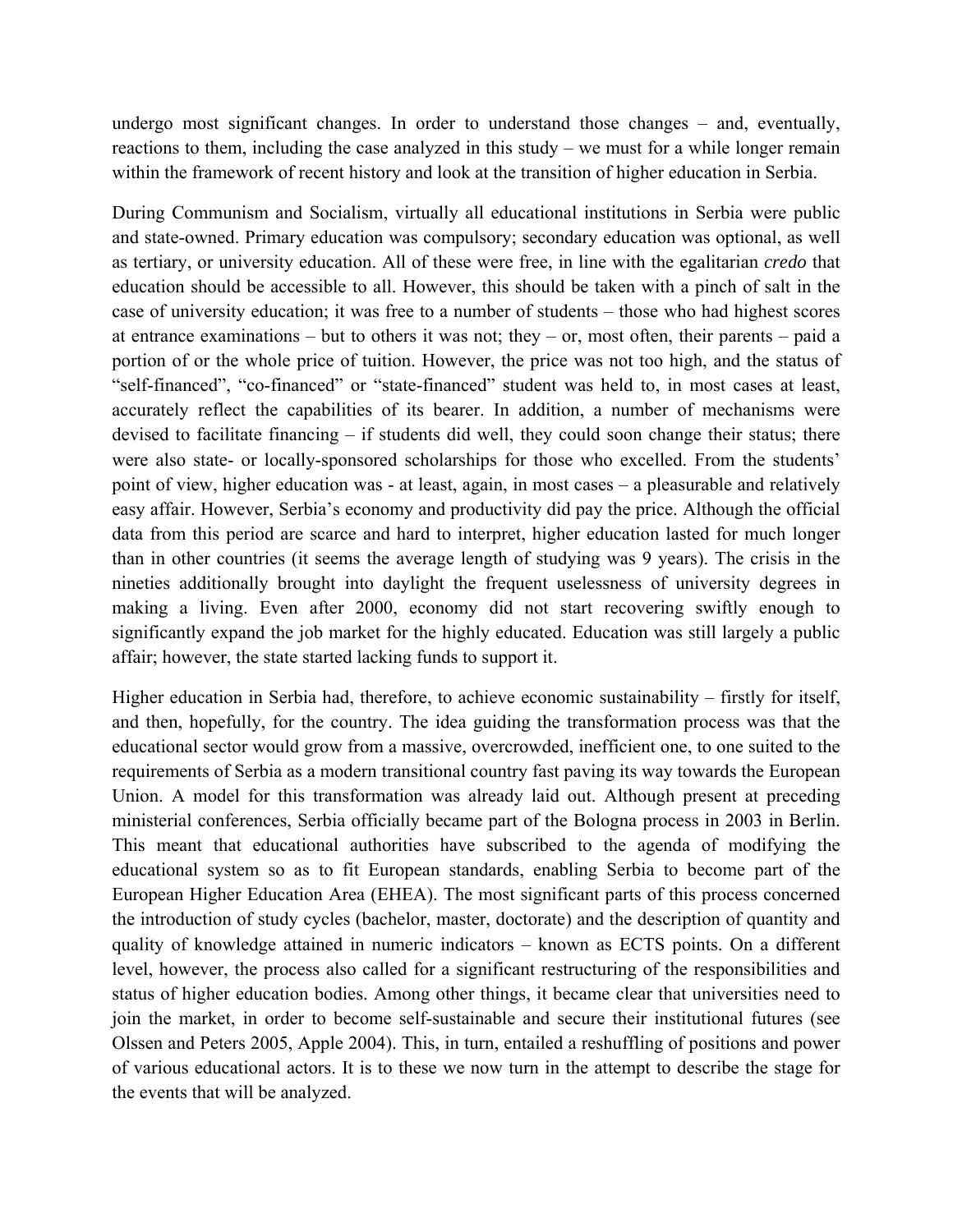### **III The Actors**

It has already been said that higher education was a relatively highly politically charged field, attracting and hosting many power-holders. In addition, of course, it also held an air of class supremacy, presenting both a resort and breeding ground for the social elite. But it was not only this. With the entrance of higher education into the market (and even before that), holding a position at a university was quickly becoming not only prestigious, but also lucrative.

After 2000, private universities mushroomed, representing a serious competition for the statefunded, public HE institutions. Private universities offered shorter, more targeted courses in fields for which there was highest demand (banking, managements, economy, law), better teacher-to-student ratio, lower requirements and easier and quicker access to degrees. However, public universities retained the advantage in reputation, since in the former Communist society that Serbia was, public opinion was still prevalently suspicious about the quality of education that was "paid for" (at private universities it inevitably was). To beat competition and ensure their survival, the state continued to support public HE institutions financially, while at the same time encouraging them to join the market and start charging for their services. In short, HE in Serbia started its rapid transformation into neoliberalism.

 In 2005, a new Law on Higher Education was finally passed. This law, in theory, gave equal status to public and private HE institutions. It was adopted by the Parliament of the Republic of Serbia, which was officially in charge of all important decisions, including those concerning education, thus making the state still the most important actor in this field. What was emerging was a true model of corrupt neoliberalism, in which the state was officially supporting competition between institutions, but "behind the curtains" still giving concessions and support to public ones. The law also established the Conference of Universities in Serbia (KONUS), an overseeing body whose members were representatives of both public and private HE institutions, and which was given broadly defined authority to supervise and counsel the process of higher education transformation in Serbia. However, the majority of power remained concentrated in specific faculties (or schools) – not even in universities, let alone suprainstitutional bodies. The interests of the former were normally represented by members of university administration, who were also faculty members, i.e. professors. Thus we have established the first two groups of most important actors. One is personified in professional politicians, MPs, decision-makers and government officials: their concern with education is of a rather general nature. They are very rarely involved in the educational process; for them, educational reform is just another necessary step towards a desired political goal, which – for majority, in this case – is adherence to European standards as outlined in the Bologna charter and ensuing documents, and the supposed eventual accession to the EU. The second group – university lecturers and administrators – takes active role in the education process. Some of them even teach at both public and private universities. Even when it is not the case, they are very interested in different aspects of educational legislation and organization because it has direct consequences on the organization and incomes of their home institutions. Apart from teaching and research, most of them have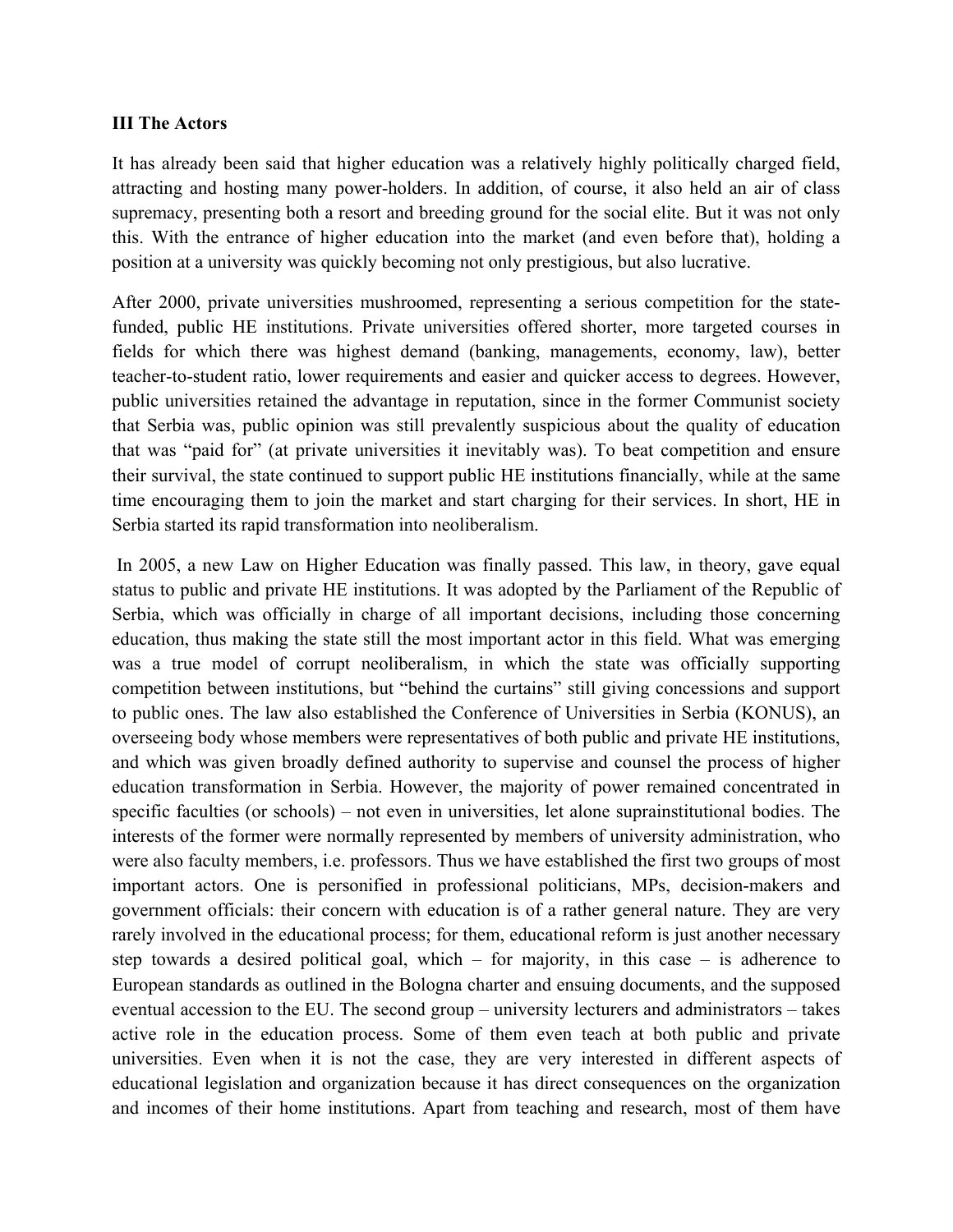significant outside engagements of varying sorts, based on their authority as university lecturers – those from social sciences, for instance, also often work as political consultants/analysts and are considered important public opinion makers. All this makes them not only influential but also rather financially secure.

Enter the third group, students. Of course, since this is a very large population, it is hard to speak of their general background or interests. However, let's say that they are rather heterogeneous. They study different things, for different lengths of time, with varying success. The vast majority of them is concentrated in Belgrade, the capital of Serbia, at the oldest and most influential of Serbia's public HE institutions, the University of Belgrade. Their interests are represented by a number of student organizations; however, the scope and range of influence students' opinions have on policy decisions is not defined, and in cases where it is officially proscribed, it is normally not observed. Those studying at private universities are usually not as politically involved, and interested mostly in obtaining a degree and securing a job after graduation. However, what this large and heterogeneous group has in common are a few things. One is that they are all interested in completing their studies as soon as possible, and paying for it as little as possible. Since 2000, the prices of education in public HE institutions have tripled, and most of them (or, again, their parents) are already finding it very hard to support their education. Also, in view of the Bologna process, most of them are very eager to obtain internationally recognized degrees that would enable them to spend some time abroad or at least land a more prestigious job at home.

It is within this context, with such defined actors, that we should approach the events briefly described in the introduction. We now turn to the sequence of these events, presented chronologically and with certain ethnographic notes.

## **IV The game**

As had already been noted, Serbia officially became part of the Bologna process in 2003, at the ministerial conference in Berlin. Certain reforms at all levels of education were at that point already under way, including the much-disputed introduction of religious education. In the domain of higher education, many institutions (led, interestingly, by the private ones) have already begun describing their programs in ECTS points, introducing the two- or three-cycle studies, and issuing internationally compatible degrees. However, the Bologna process means that now there is a formal binding document guiding the structure and pace of the reform of HE in Serbia. What's more, every conference includes a formal grading of a country's progress in Bologna-related reforms, on a 0-5 scale.

On the following ministerial conference in 2005 in Bergen, in spite the pompous announcement of education reform at home, Serbia receives a grade of only 2.2. One of the reasons is the general heterogeneity of educational legislation. So far, the reform process was largely dependent on particular institutions, and thus varied largely not only across institutions, but –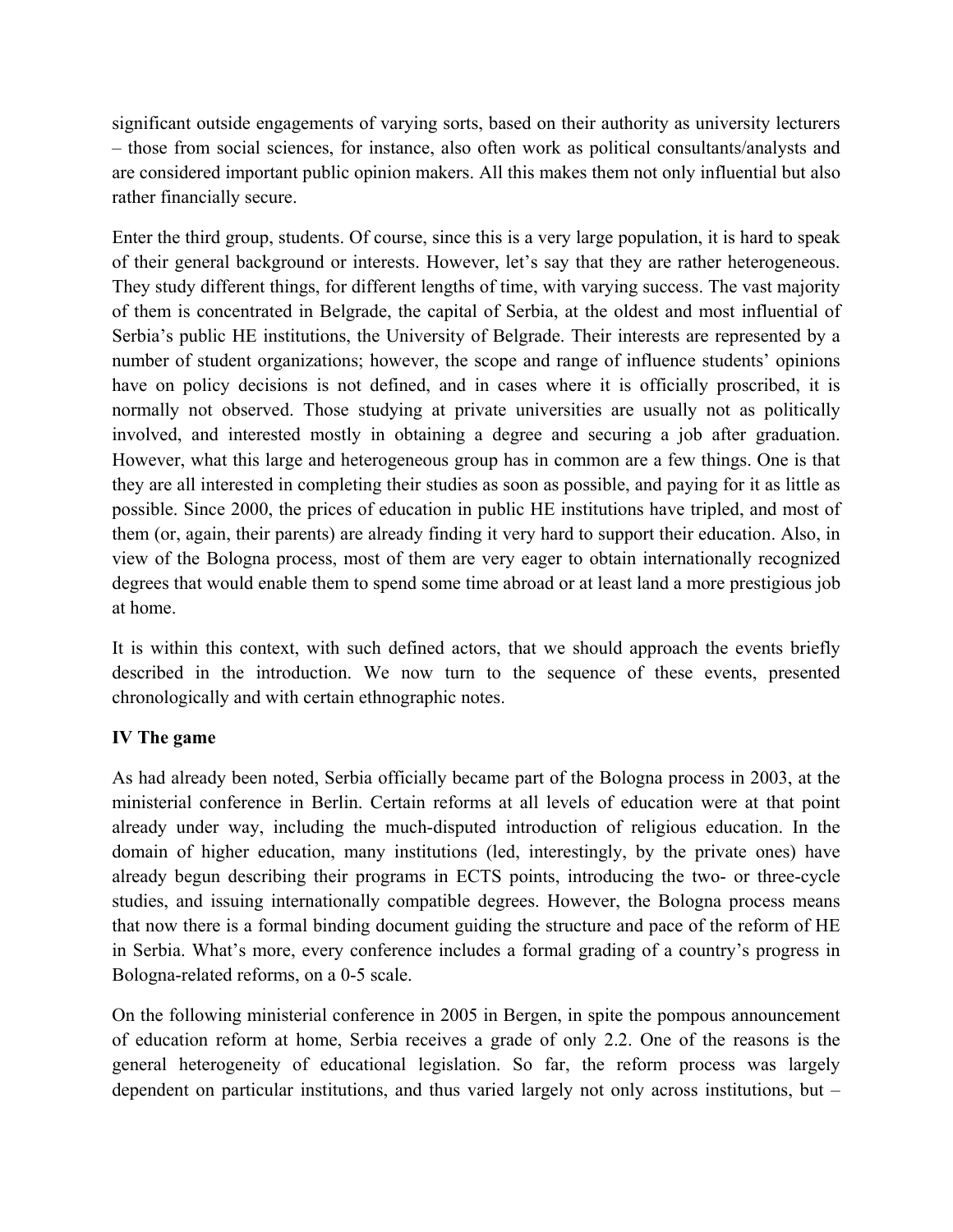more frequently – between faculties (schools) as well. For example, some faculties have transformed their study cycles into 3+2 years, while others retained the 4+1 structure. Moreover, the dominant form of postgraduate studies in Serbia was not that leading to the title of Masters, and normally lasting one year, but that leading to the title of *magistar* (Mphil) and lasting for 2 years. In many faculties, doctoral studies did not as yet exist.

As a response to the pressure put during the conference in Bergen, the Law on Higher Education was finally passed in 2005. Among other things, this law formalized the three-cycle study process. The first generation of MA and PhD students was to be enrolled in November 2006. The fact that doctoral programs did not as yet exist in many schools did not worry university administrators too much; they reckoned that these programs will be finished during the course of the following year, the exact length of time it would take current MA students to acquire degrees necessary to pursue doctoral studies. In short, it appeared as if HE in Serbia would acquire a relatively stable and respectable image in anticipation of the 2007 conference, which was to be held in London.

However, in October 2006, one little cloud appeared on the university administrators' happy skies. Some months before that, student organizations were preparing a motion for the Conference of Universities in Serbia. Their case called for the equivalence of diplomas (BAs) of those students who had graduated prior to 2005, with later Master degrees. The rationale was simple: most MAs were envisioned as a continuation of 3- or 4-year studies, carrying 180 to 240 ECTS points. However, for students who had graduated prior to 2004, undergraduate studies normally took at least 5 years to complete, and carried a much greater workload, calculated to even exceed the 300 ECTS points required for enrollment in doctoral studies. Therefore, the case put forward before KONUS by representatives of student organizations called for a fair treatment of, conditionally speaking, pre- and post-Bologna diplomas. If those students who studied in accordance with previous programs were deemed equivalent with the "new" Masters, they could go on directly to doctoral studies, and thus be spared the "extra" year they would otherwise have to put in. The motion was carefully prepared, the mathematics well done, and – in its session of 19 October 2006, KONUS decided to embrace it. Of course, students were happy, seeing their effort respected and their track to doctoral degrees, and prestigious jobs at home or abroad, fastforwarded.

Much less so university lecturers and administrators. The decision instantly caused uproar in their circles. Though every HE institution had its representative in KONUS, the rest of university staff did not agree with this decision, and attacks started immediately. The reason behind such a reaction was, again, very simple: money. As had been said, tuition fees (even for "budget", i.e. state-financed students) were on the constant rise. In addition, it had been decided that the number of state-financed postgraduate students would be kept at a minimum. This meant both that HE institutions expected a large portion of their incomes to come from postgraduate study programs, and that (prospective) students were at trouble how to find money to pay for them. The decision of KONUS was therefore, in the financial respect, favorable to students. By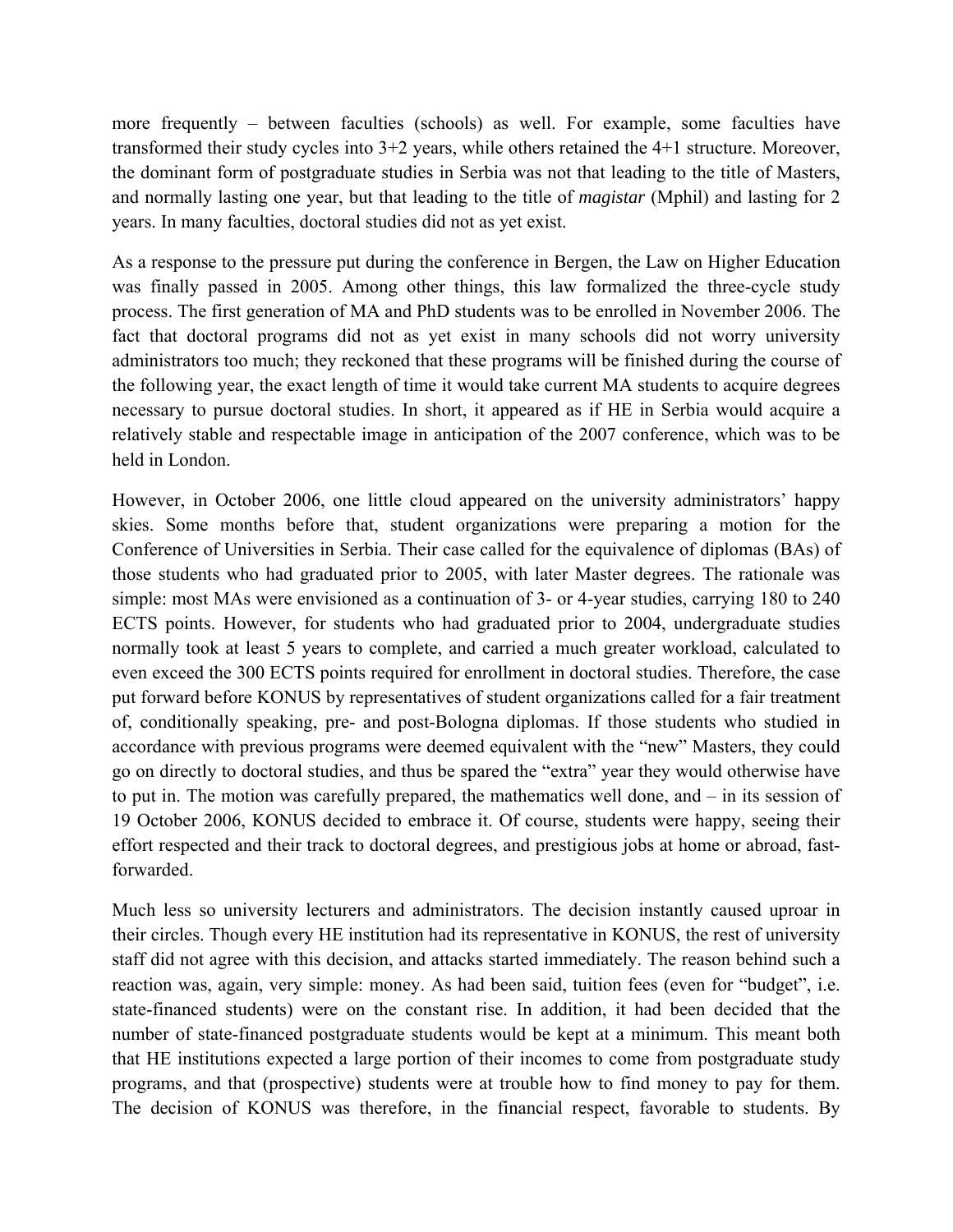granting them Masters degrees it enabled them to go on directly to doctorates, thus saving them the money they would otherwise have to pay for MA studies. Even if they chose not to pursue their education, they would still bear the title of Masters, not mere Bachelors, as a form of recognition of their investment in their studies, and thus have better chances in the job market. But university administrators had an altogether different rationale. To them, granting the title of Masters to students who had graduated prior to 2005 meant their universities would be "robbed" of tuition money that was to be brought by the generation of students that was to start their postgraduate studies that year – if those students could simply "swap" their diplomas for MA titles, what reason would they – or the majority of them, at least - have for pursuing another MA degree? Of course, this would not represent such a loss of money for HE institutions if those students could simply be redirected towards doctoral studies, which would then become the chief source of income. But, as had been said, doctoral programs – at least those in accordance with Bologna requirements - were, in most cases, not ready yet. Therefore the financing of HE institutions – especially public ones, since their management was only getting accustomed to the idea of commodified knowledge – was to experience a very bad year, one in which it would not gain the income from MA studies it had counted on, in addition, without being able to make up for this difference through PhD studies, since these programs were not yet completed.

The reasons for university staff's opposition to the equivalence of pre-2005 diplomas and MA degrees were, therefore, clear. However, for almost a month, they were never publicly voiced. What was mentioned instead were general and often fuzzy arguments concerning the "impossibility of equalizing different sorts of programs", "equal treatment on the job market", etc. However, the majority of lobbying in the meantime was done far from public eyes. Its result was made visible on November 17, 2006, when KONUS convened again and issued a statement claiming that they had *failed to reach an agreement concerning the equivalence of pre-2005 diplomas and MAs* – a statement that *directly contradicted* the one made a month earlier! What was mentioned was that students wishing to request an equalization of degrees will need to pass additional exams, etc. In the end, KONUS decided to relegate the final decision to the Parliament. But, in the meantime, the protests had already begun.

Sensing the pressure that university administrators would put on members of KONUS, and fearing the possibility of a change of decision, students in Universities of Belgrade and Novi Sad started coordinated protests, requesting not only the acceptance of KONUS' (first) decision, but also a significant lowering of tuition costs, especially for undergraduate studies. Of course, the revision of KONUS' decision in November only enraged them further, and protests continued, by this time openly embracing the tones that accused university administrators for "robbing" and "stealing" students' money. The chief motto of students' protest at this point was "We study – they profit", which had sown the seeds of the interpretation of protest as a struggle against neoliberalism. When KONUS announced their "revised" decision, protests intensified. Students blocked the Faculty of Philosophy in Belgrade, putting an end to teaching, and organizing a protest headquarters in the main building. They ate and slept there, and were closely followed by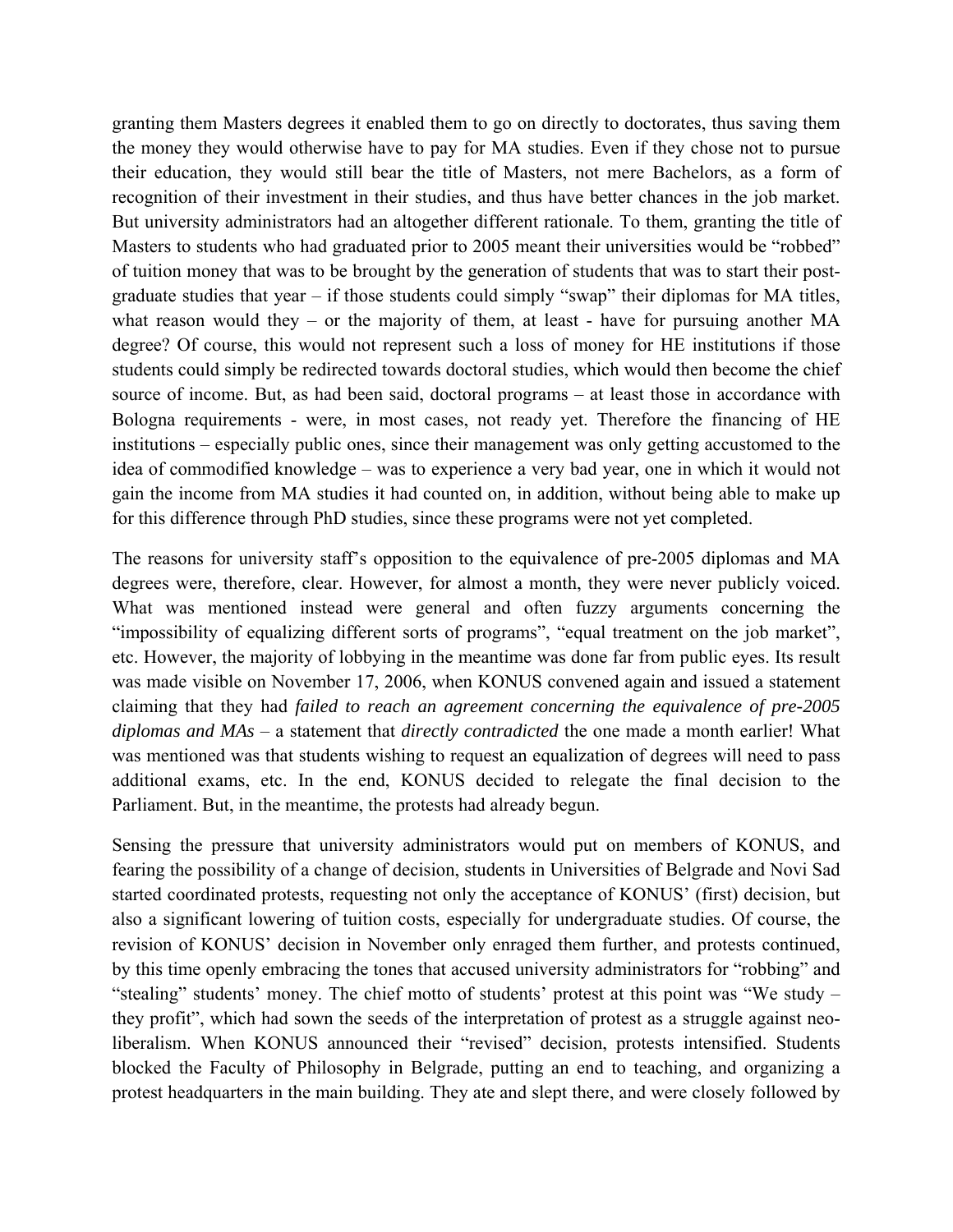the media. In interviews and other public appearances, they repeatedly stated their chief demands – equalizing of degrees and lowering of tuition costs. By this time, the protest had received wide media attention, and anti-global and anti-neoliberal slogans were at the forefront. One of the chief organizers of the protest said:

"It's as if professors hands are in our pockets…there are some taxes and fees that are charged illegally, and we intend to sue the University for this"….(Tadej Kurepa, source: b92).

Besides from the "we study – they profit" slogan, dominant ones were now "down with tuition fees", "knowledge is not a commodity", "I can't pay", and "whose are our colleges?". These slogans, though quite catchy, to some extent revealed the students' lack of understanding of the problem they sought to attack. It also conveyed a rather naïve Communist rationale on how public funds should be distributed. Nevertheless, spokespeople for the protest always insisted on the critique of neoliberalism as their chief philosophy (Bailović et al. 2007).

The protest itself was a lively affair, closely resembling its predecessor, the student protest 1996/7. It ended on November 20, when the Parliamentary Judiciary Committee issued a statement confirming KONUS' first decision, and students' demand – stating that the correct interpretation of the Article 127 of the Law on Higher Education is that pre-2005 graduates *can*, on request, be granted the title of Masters.

Politics in transitional countries can, indeed, be confusing. But this specific sequence of events, I believe, left even the accustomed spectators rather baffled. What causes months of fierce debates and public conflicts within a reform of education that, at least in theory, should have been embraced by all? What causes a supervisory body such as KONUS to, first, make one decision, then revise it, and then relegate it to a governmental body which confirms the first one? What causes university administrators to go directly against students' welfare? What causes students to accuse their professors of stealing? Finally, what caused all this mess? In order to understand the whole confusion, as well as the role of different actors and their discourses in this event, we must now turn to "disentangling". In essence, we should look at what different actors say, do, and why. Even more importantly - we must look into political discourse that is not directly linked to education. It is only within those layers of meaning that the whole significance of these events begins to unfold.

# **V The interpretation**

An easy interpretation of events would say that students won this game. Eventually, they got what they asked for – the equalization of pre-2005 diplomas with MAs. In addition, for the first time voices of dissent criticizing the neoliberal face of higher education reform were heard loud and clear – and in all important media, which also brought public sympathies to their authors – students in protest.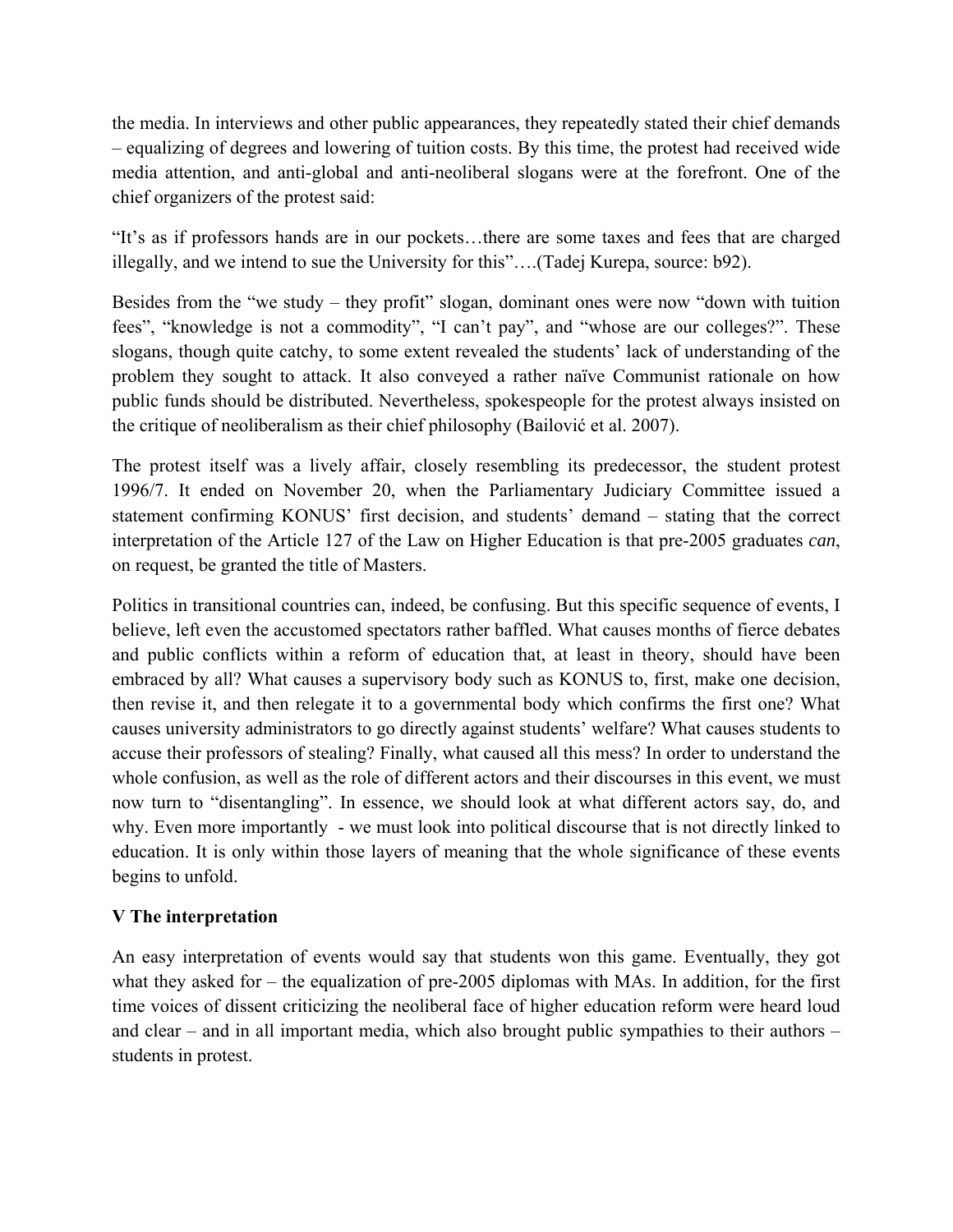However, things were not that simple. Although (unwillingly) succumbing to the governmental directive of equalizing pre-2005 diplomas and Master titles, certain HE institutions found another avenue for raising money: administration. Namely, the bureaucratic procedure of issuing a certified MA degree now costs pre-2005 graduates who file a request for one almost as much as a year of tuition for MA studies would. The government and Ministry of Education remain silent about this, since it is one of basic principles of higher education reform that universities should be financially independent – which means that the state cannot meddle in the prices they charge for services, including the issuing of such certificates.

Still, I claim that we fail to see the chief winners of this game, unless we look at the third group of actors – namely, politicians. Their behavior is no less surprising than the university administrators'. By offering an interpretation of the disputed Article 127 that was to go along with students, they expressed an unprecedented degree of solidarity with them, and in a curious way let down the group they had more intimate and functional connections with – the administrators. Of course, one may claim that this was only the matter of truth, or legal coherence, since the mentioned article indeed allowed for this possibility. However, we need not delve too deeply into legal theory and practice to agree that an interpretation is always first and foremost that – an interpretation. Why, then, did politicians choose to interpret Article 127 in a way favorable to students?

Looking more deeply into the political scene in Serbia, the 2006 protests preceded closely another important date: parliamentary elections, held on 21 January 2007. One of the reasons why the "interpretation" of the famous article was relegated to the Parliamentary Judiciary Committee, instead of the Parliament itself, was that the latter had already been dismissed in preparation for the forthcoming elections. These elections were to test Serbia's democratic orientation once again. Though the ruling parties at that point were democratic and pro-European, public opinion surveys and indeed election results during the previous years recorded a sharp rise of popular support to an extremist right-wing party, the Serbian Radical Party. Therefore, it was clear that the upcoming elections would represent a serious trial, one whose outcome will determine the proximate future of Serbia in many different manners.

Why were students important in this struggle? Well, it has already been pointed out that they represent a significant and influential part of the electorate. Ever since protests in 1996/7, they had a kind of "special treatment" in the media, and their views were always met with sympathies. In those protests, they supported (though not always explicitly) those democratic forces that were in opposition then, and in power in 2006. During the ten years in between, students' voices were also often heard, always in support of democratic, modernizing, pro-European policies. Therefore, it was important to "recruit" them once again. Until Fall 2006, no student bodies had given support (explicit or implicit) to any of the sides to participate in the upcoming elections. However, soon after the official ruling of the Parliamentary Judiciary Committee, student campaigns started that sent a very clear message concerning their support to the pro-European parties on the Serbian political scene. This went as far that many student officials openly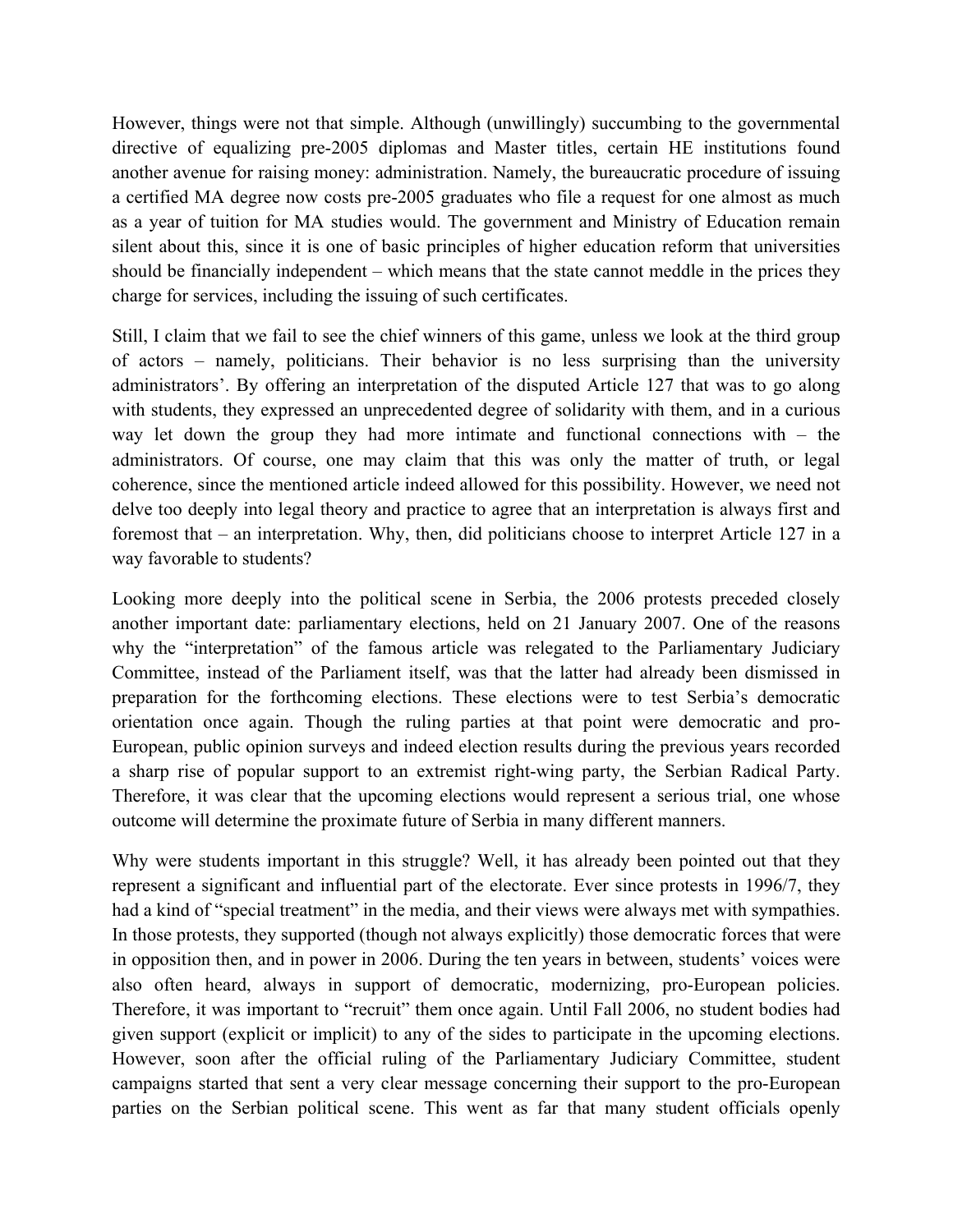supported the Liberal Democratic Party, which, though a relatively minor political force, still stood firmly in support of EU integration and corresponding policies of the country – including neoliberal education policies.

So what became of the critique of neoliberalism? Nothing, of course. What did happen was that students' dissent was used in a way and manner that was fitting to the then-and-future ruling political block – by accentuating their pro-European sides. The other side of their criticism, however, evaporated completely. After the official embracement of the Parliamentary Judiciary Committee's decision concerning equalization of pre-2005 diplomas with MA degrees there were lonely voices that still demanded the lowering of tuition costs, criticizing the concept of "knowledge for sale". However, they were each time quickly relegated to the margins they came from, written off as Leftist or Communist gibberish, and forgotten. Though certain groups among students still continue to campaign against the neoliberalization of higher education in Serbia, the vast majority of their comrades pay the ever-rising fees, pray that their degrees will be EUcompatible, and keep silent.

# **VI Conclusion**

A quite firm connection has commonly been assumed between power and discourse. Foucault, setting the interpretive agenda for discourse studies, assumed that discourse not only reflects the power relations, but also helps (re)create them (Foucault 1990). Wright (1998) defines culture itself as a struggle between different actors to monopolize meaning. Paltridge (2006) This assumption is normally used as a basis for many successful and elegant interpretations of events, thoughts, acts, texts etc. However, on the basis of the event herein described, I would like to draw attention to a few precautions that need to be taken in such interpretations.

In terms of political and educational philosophy, the scope of students' voices represents a significant, and, for those opposed to neoliberalism in HE, pleasant surprise. In any case, this protest openly voiced a critique of aspects of neoliberalism in a country where critical thinking in these terms is virtually non-existent. It represented a powerful force that brought to the forefront of public consciousness issues such as the cost of education, the meaning of knowledge economies, the decline of public sector, etc. In this sense, its power can be compared only to the effect on the awakening of public consciousness of the previous student protest exactly a decade before. Students, and those who presented their discourse in the media, have therefore opened up the Serbian public for issues that were never previously openly mentioned.

However, despite wielding significant discursive power, students have in the end remained relatively powerless in the domain of decision-making. They had been "given" what they asked for – equalization of pre-2005 diplomas with MA degrees – but it was exactly that, "given". They did not earn it by fighting nor public pressure; on the contrary, they were "awarded" this possibility by politicians who in turn secured the one thing they wanted for themselves – general student support, which, if nothing else, helped the ones who received it to again win a majority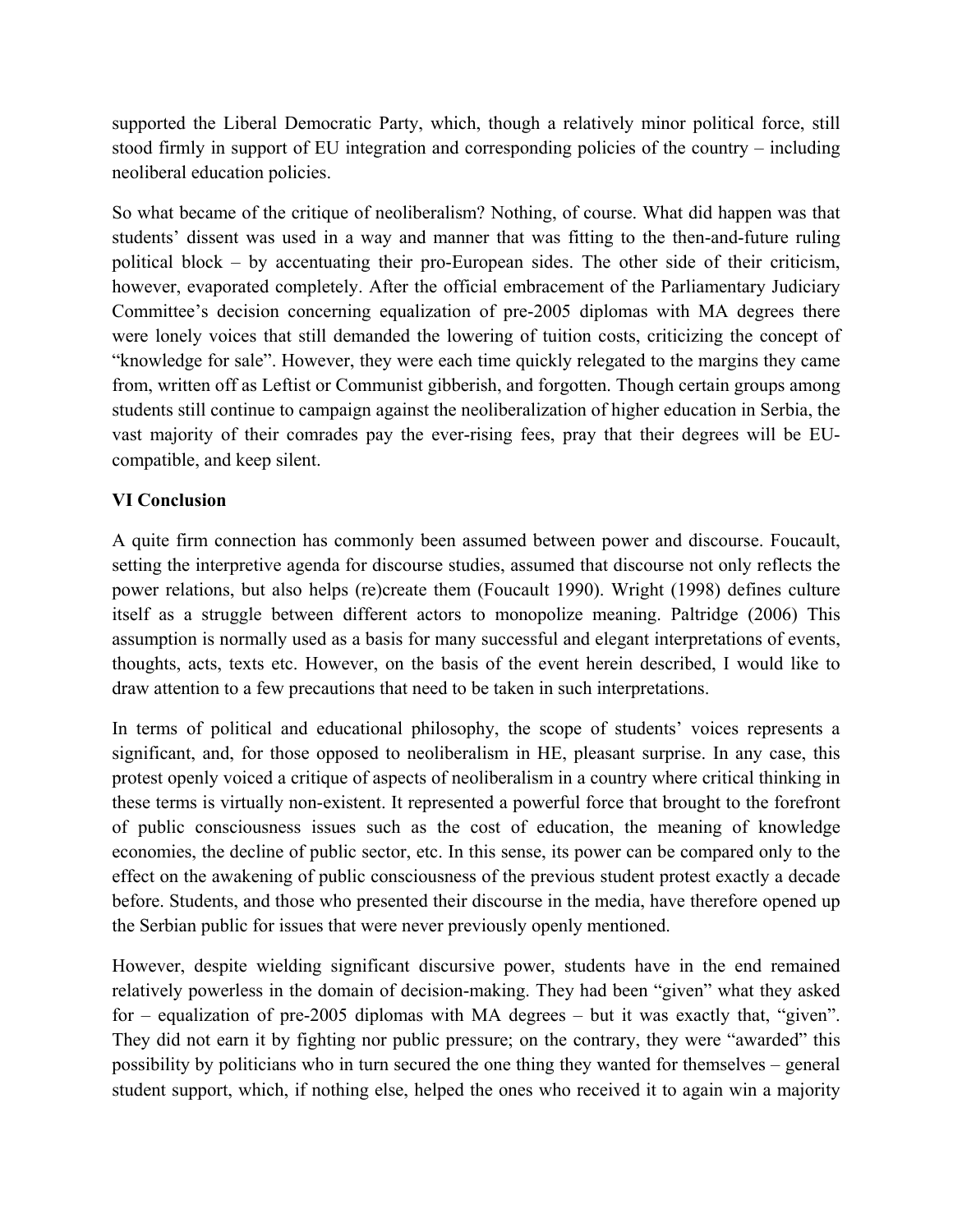on the elections held in January 2007. Therefore, politicians – or a part of this group – were the only true winners of the events in Fall 2006. Students and university administrators both won and lost something.

When it comes to students, they were, to a large extent, victims of their own rhetoric. Despite appearing revolutionary, it did – from the very beginning – contain a gaping contradiction. On the one hand, students were expressing their pro-European views and demanding titles that would make them compatible on the European job market. On the other, however, they criticized neoliberalism and the concept of "knowledge-for-sale" which has for years been predominant exactly in the education systems they strive for! This means that they simultaneously embraced and criticized the neoliberal concept – a rhetorical strategy that is confusing for both its authors and recipients, and whose successful application obviously required more diplomacy or political power than students as a group could hope to attain. As it were, politicians just took the part of students' discourse they deemed useful – the pro-European one – and applied it in the electoral campaign. Therefore, in the end, it appears that the successful use of discourse did require significant amounts of political power *before* it could be applied to particular, and lasting, ends. Students who protested did perhaps receive the title of Masters, but in this particular power game they also ended up being the Servants.

From the anthropological point of view, this event and its possible interpretations point to one important *caveat*. Namely, it is necessary to always take into account possible discrepancies between discourse and power. In an age of globalism and multiculturalism, the mere fact that certain voices can be heard can mask the fact that securing a space for a certain type of discourse is only the *first step* towards its legitimization and institutionalization (see Wright 1998). In the case of Serbian students' critique of the neoliberalization of higher education, there is still a long way to go.

## **References cited**:

**Apple**, M.W. (2004). Creating Difference: Neo-Liberalism, Neo-Conservatism and the Politics of Educational Reform. *Educational Policy*, Vol. 18. No.1, 12-44.

**Baćević**, J. (2005). Veronauka i(li) evronauka: kritika elemenata reforme obrazovanja 2000-2003 [Religious or Civic Education: A Critique of Elements of Educational Reform 2000-2003].*GEI SANU* LIII, 173-186. Beograd: SANU.

**Bailović et al.** (2007). *Borba za znanje: studentski protest 2006* [Struggle for knowledge : student protest 2006.] Beograd: CAD.

**Bourdieu,** P. (1998) *Distinction: a Social Critique of the Judgment of Taste*. London: Routledge.